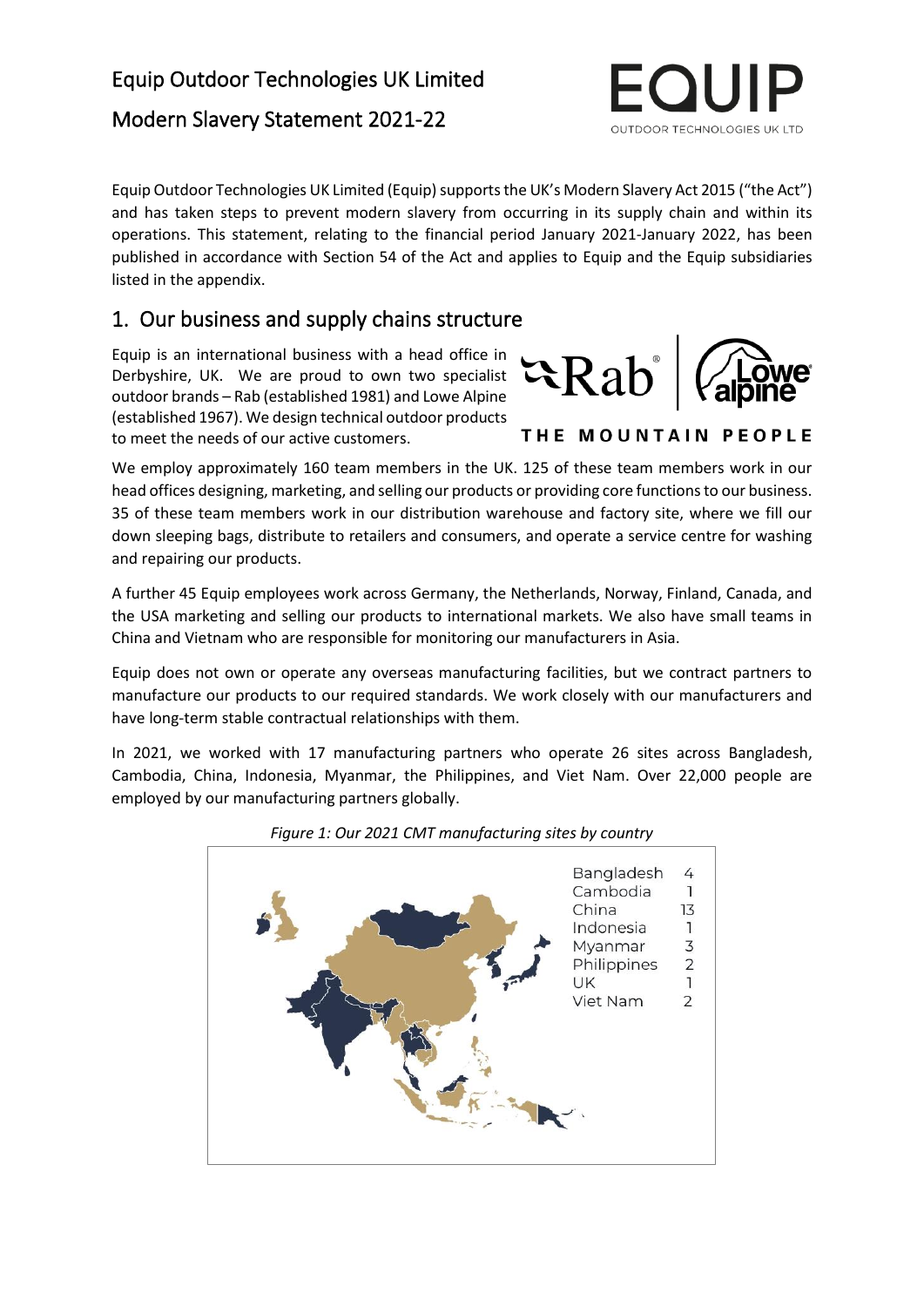# 2. Managing the risk in our operations

# 2.1 The risk

The majority of our direct employees operate in roles that are low risk for modern slavery, these include teams such as design, marketing, sales, and other core functions. However, we recognise that employees who work in our UK factory and warehouse undertake roles that are considered high-risk for modern slavery by the UK Gangmaster and Labour Abuse Authority (GLAA). According to the GLAA, using agency staff in these sectors is a major risk driver for modern slavery as it undermines accountability and reduces oversight into workers' experiences.

# 2.2 Our policies and due diligence

We are proud that all our regular team members in the factory and warehouse are Equip employees, not temporary agency staff. By keeping our teams in house, we are mitigating much of the risk associated with our operations. We occasionally use temporary agency staff during peak periods to support our operation. This typically occurs a handful of times a year and involves small numbers who remain on-site for a few weeks. In 2021, due to growth in our order volumes, disruptions in global supply chains, and staff shortages caused by Covid-19, we used agency staff more than we have in previous years. Section 3.2.6 outlines the due diligence we have conducted on our labour provider.

We recognise there is still a small risk for direct employees as modern slavery can affect anybody. We manage this by having clear recruitment policies and processes where relevant checks are carried out on all new starters and maintain open relationships with our staff with regular face-to-face check-ins.

In 2021, we introduced a new Whistleblowing Policy that provides all staff, including permanent and temporary team members, a formal procedure for reporting criminal offences or breaches of legal obligations, including modern slavery. Team members at our factory and warehouse also have access to the Fair Wear Complaints Helpline, detailed on posters displayed throughout the site. In 2021, we did not receive any complaints regarding our UK operations from the Fair Wear Helpline.

# 3. Managing the risk in our supply chains

# 3.1 The risk

In 2021, we conducted a supply chain risk assessment to identify suppliers at a heightened risk of being exposed to modern slavery based upon their country of operation and economic sector. This assessment showed that we have two groups of high-risk suppliers, (1) our partners manufacturing our products in Asia and (2) our on-site service providers in the UK.

Although there are human rights risks throughout apparel supply chains, we identified that the final product manufacturing stage (CMT) is the most labour intensive and is where most violations occur in the industry. As well as prioritising by sector, we recognise that the country of operations can impact the risk of modern slavery occurring in our supply chains. According to the Global Slavery Index (2018), of the countries our manufacturers operate in, Cambodia has the highest prevalence of modern slavery and Myanmar the second. However, as we recognise that all the countries we source from face human rights risks, we are committed to carrying out due diligence in all of them.

In China, we recognise an additional risk that our supply chains will be associated with forced labour and human rights violations inflicted upon the Uighur people in Xinjiang region, North-Western China.

Using GLAA's typologies, we identified that suppliers of cleaning services, agency staff, and security personnel from our UK-based service providers, are the greatest risk due to their economic sector.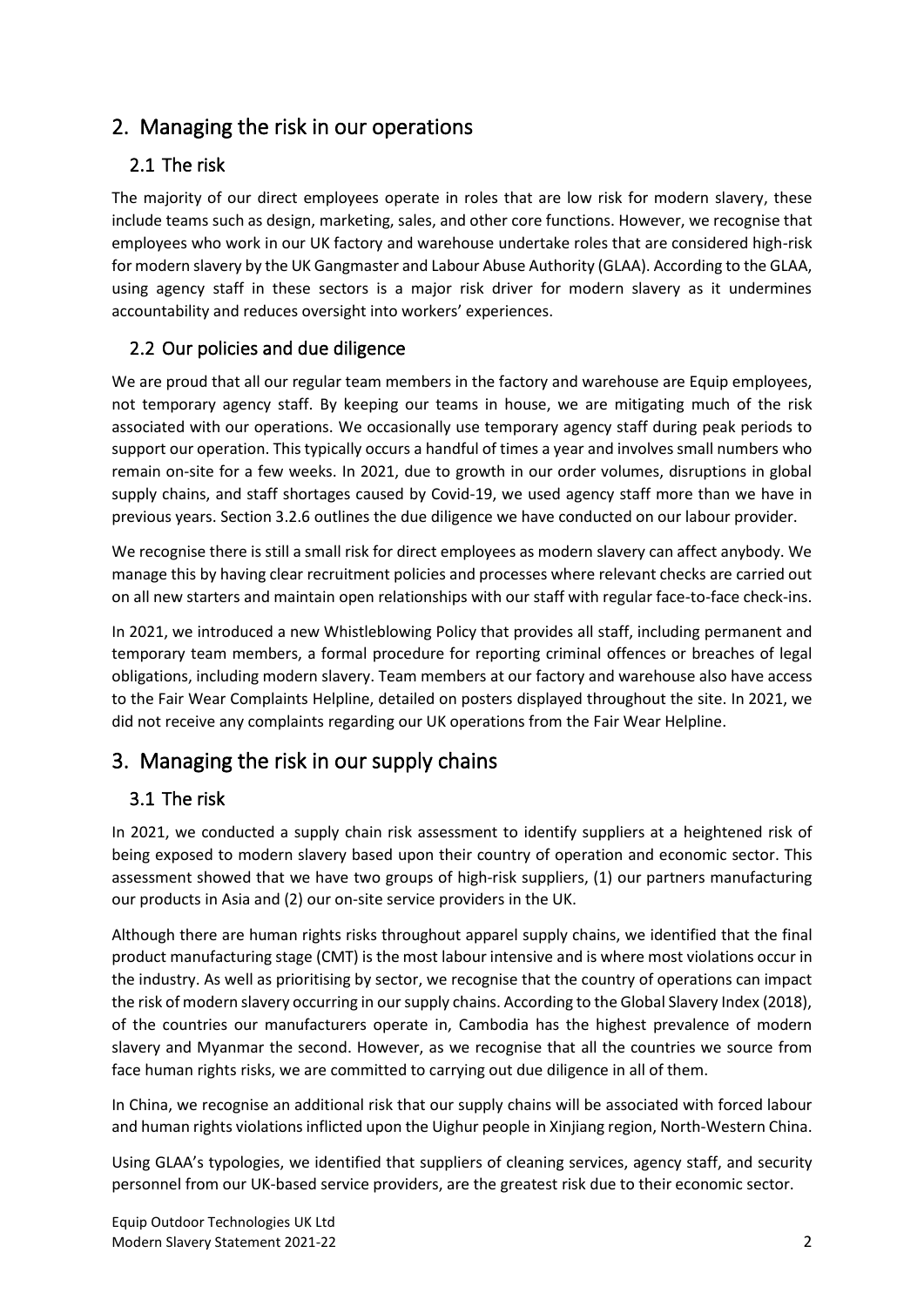## 3.2 Our policies and due diligence

Since 2020, Equip has been a member of Fair Wear, a movement for change that seeks to push the garment industry towards the new normal: a world where working conditions are fair for the people who make our clothes. We are committed to supporting garment workers' rights to safe, dignified and properly paid employment, and making garment production fair for everyone.



We uphold and promote Fair Wear's [Code of Labour Practices](https://www.fairwear.org/about-us/labour-standards) (COLP), which includes a specific standard for ensuring freely chosen employment.

In 2021-22, Equip adopted a new Due Diligence Policy that formalises the steps we take to (a) identify and evaluate potential risks when selecting new manufacturing partners, (b) monitor our existing partners, and (c) minimise the impact when exiting business relationship. Our Due Diligence Policy addresses all human rights and safe and fair working conditions, including the prohibition of forced labour, human trafficking, and modern slavery.

### *Supplier selection and onboarding*

Our Due Diligence Policy establishes the checks that all potential suppliers must undergo during selection. This includes an evaluation of each supplier's working conditions and employment practices by our CSR team who review suppliers' completed evaluation surveys and any relevant policies or audit reports. A potential supplier's CSR performance is included in their scorecard and contributes to the selection decision.

Once selected, all suppliers are informed of what our Fair Wear membership means to them. In short, we require all our manufacturers to:

- Endorse Fair Wear's Code of Labour Practices (COLP)
- Inform their workers of the COLP and Fair Wear's [Complaints Helpline](https://www.fairwear.org/programmes/complaints) by displaying information in their workplaces in the local language
- Co-operate with Equip to remedy any complaints submitted by workers or findings identified in audits, addressing root causes where possible.

Suppliers must annually sign our Manufacturing Supplier Manual that contractually binds them to abide by our Fair Wear and our other sourcing requirements.

### *Supplier monitoring*

We maintain long-term relationships with our manufacturing partners as this enables them to invest in both the individuals that work there and the facilities they provide. We understand long terms partnerships don't guarantee good working conditions, however, we believe our influence and support contributes to improving conditions over time.

We have regular in-country meetings with manufacturers to help forge these long-term relationships. Personnel from Equip at all levels, including our directors, design, operations, materials planning and buying as well as our corporate social responsibility team have regular discussions and make frequent site visits. Equip personnel use our Site Visit Checklist to raise any concerns to our CSR team who investigate further. Our teams continued to face travel restrictions due to Covid-19 throughout 2021- 22, with several of the countries we sourced from facing lockdowns lasting serval months. Despite these challenges, we were still able to visit many of our key manufacturing partners during 2021 thanks to our in-country teams.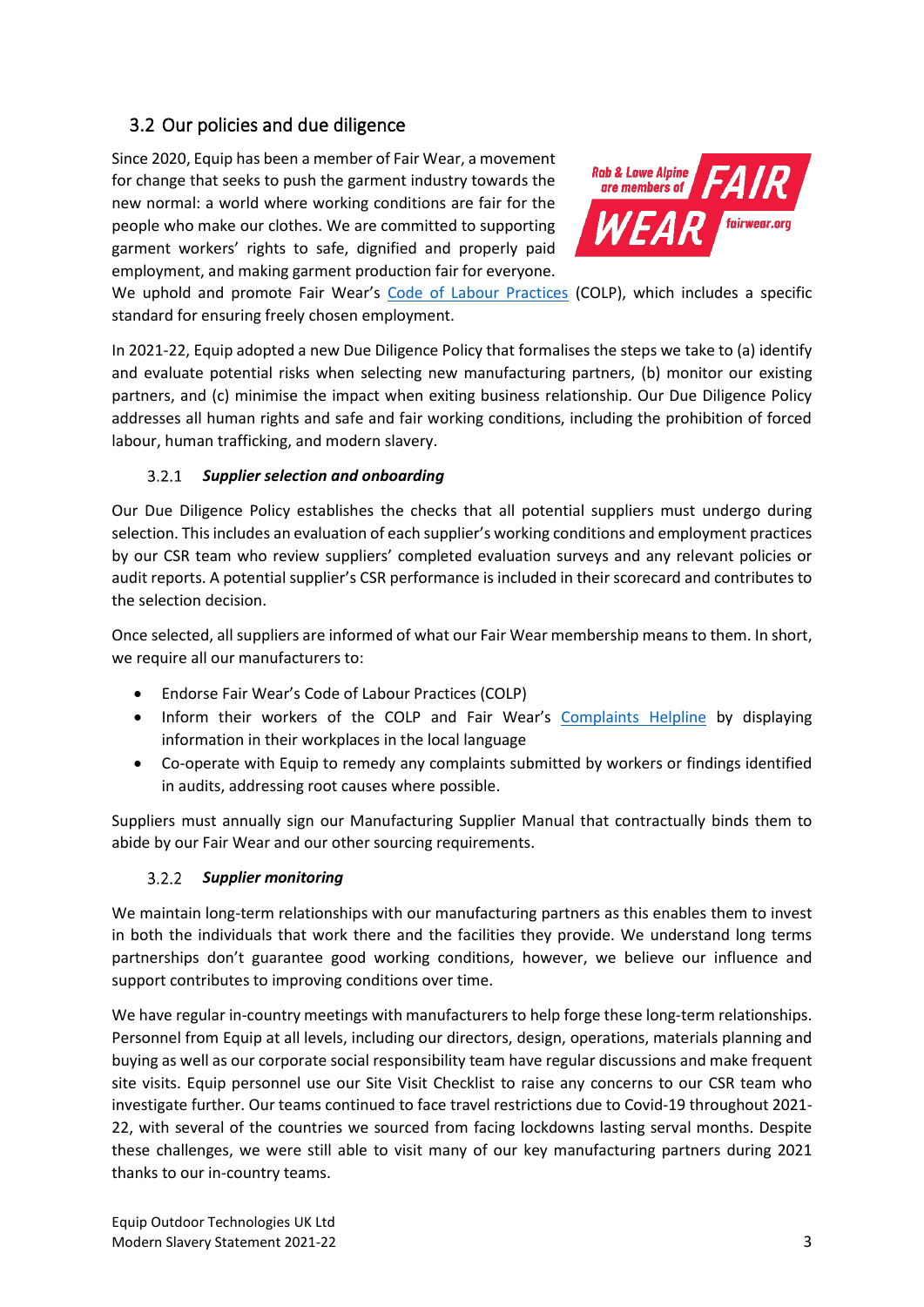In addition to our internal factory visits, for several years we have required our manufacturers to be audited against the [amfori BSCI Code of Conduct](https://www.amfori.org/content/amfori-bsci) which establishes standards that companies must abide by to protect their workers' human rights. As established in our Due Diligence Policy, we require manufacturers to be audited by third parties at least every two years, share the audit reports with us, and work with us to correct any non-compliances. Several of our manufacturing partners have also been audited by Fair Wear whose auditing methodology emphasises the importance of on and offsite worker interviews.

#### $3.2.3$ *Worker training*

In 2021-22, we commissioned Fair Wear training for workers at our key manufacturing partners. This training, delivered in-person by Fair Wear trainers, teaches workers about their rights and the standards they should expect; explains how they can use the Complaints Helpline to raise violations of the COLP; and promotes social dialogue between the workers and management. In 2021-22, over 60% of our production volume was manufactured at sites where workers had received Fair Wear training in the last three years.

### *Responsible purchasing practices*

As a member of Fair Wear, we follow fair purchasing practices that promote safe, dignified, and properly paid employment. We are committed to ensuring continuous production for our manufacturers and provide yearly production forecasts to help them plan accordingly. We also avoid short term deliveries as we recognise that this places undue pressure on our manufacturers and increases the chance of excessive overtime or temporary workers.

Although our business continued to be affected by the Covid-19 pandemic in 2021-22, with many of the countries we source from being affected worse than in 2020, we upheld our responsibility to the people who make our products by not cancelling any orders.

### *Sourcing restrictions*

In response to the risk of forced labour in China, we have taken active steps to ensure that none of the cotton sourced for our products originates from the Xinjiang region of China and that none of our manufacturers, or their subcontractors, operate in the region. We also prohibit the use of cotton from Uzbekistan and Turkmenistan in our products due to the risk of forced labour.

### *UK-based service suppliers*

In September 2021, we conducted due diligence on the high-risk service suppliers identified in our risk assessment – cleaning, labour providers, and security. These suppliers completed a modern slavery survey and were required to provide relevant employment and recruitment policies. Reviewing these documents, as well as any press coverage and online reviews of the companies, our CSR concluded that all our high-risk suppliers are mitigating their risk sufficiently.

# 4. Training

All Equip team members that visit our manufacturing partners are made aware of potential human rights issues, including modern slavery, by our CSR team. They are expected to raise any concerns with the factory management at the time or report to the Equip CSR team using the Site Visit Checklist to be investigated further.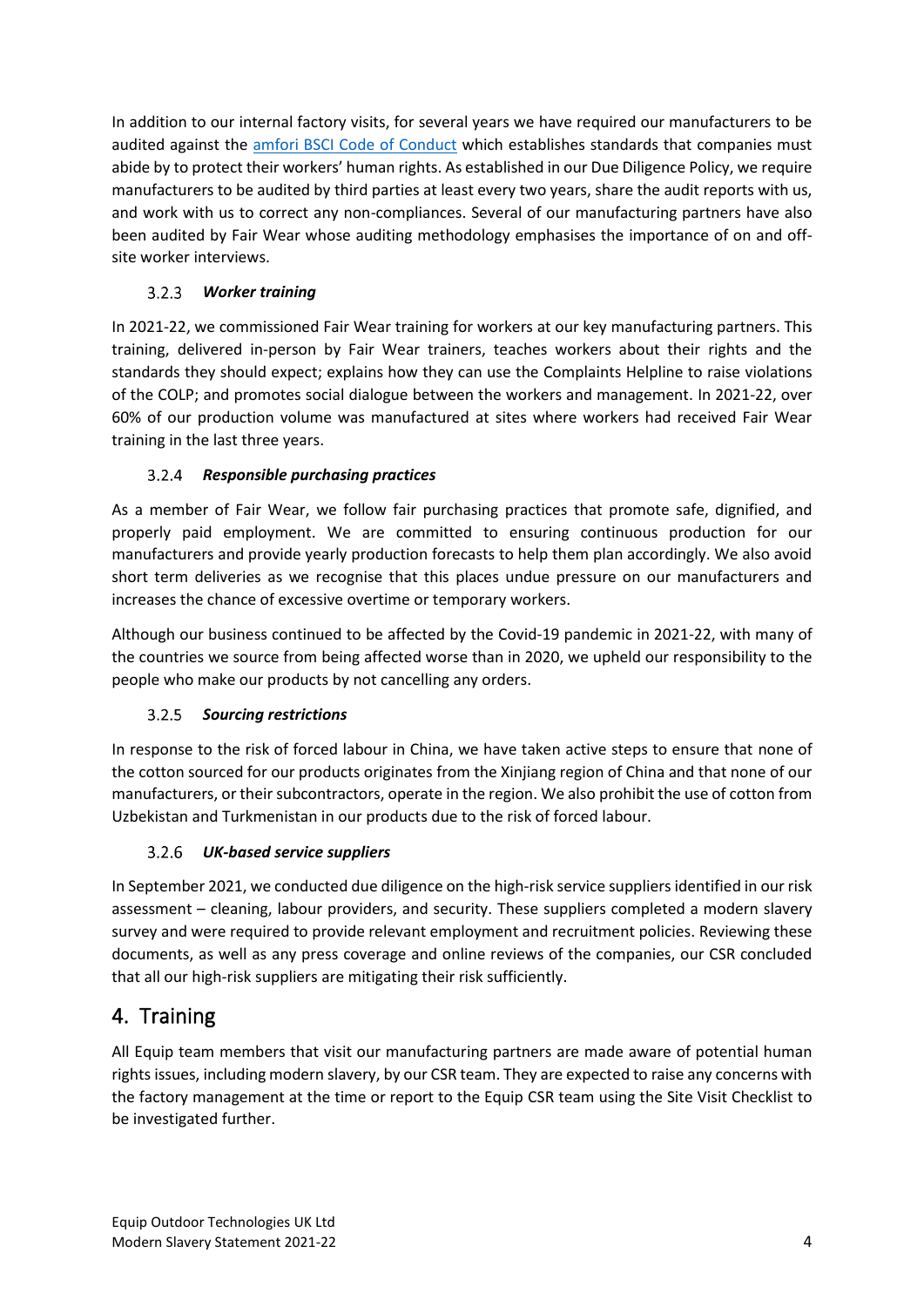# 5. Measuring our performance

## 5.1 KPIs

In our 2020-21 Modern Slavery Statement, we introduced the following key performance indicators to help track our performance.

| <b>Indicator</b>                                                                                                                                                                                                                                                                                                                                    | 2020-21                               | 2021-22            |
|-----------------------------------------------------------------------------------------------------------------------------------------------------------------------------------------------------------------------------------------------------------------------------------------------------------------------------------------------------|---------------------------------------|--------------------|
| Fair Wear Brand Performance Check score for the reporting year<br>This annual assessment scores our approach to improving working conditions for<br>workers in our supply chain. Our purchasing practices, supplier monitoring programme<br>and transparency are all assessed. Fair Wear's assessment methodology is available<br>here.             | NA.<br>1 <sup>st</sup> Year<br>Member | 59<br>Rating: Good |
| Percentage of production volume from manufacturers where a business<br>relationship has existed for at least five years.<br>This indicator measures how well we know our manufacturers. Long-term relationships<br>allow us to encourage our manufacturers to introduce strong human rights safeguards.                                             | 89%                                   | 86%                |
| Percentage of production volume from manufacturers that have been<br>visited by one of our team members in the reporting year.<br>This indicator measures our supply chain oversight and demonstrates our commitment<br>to maintaining close relationships with our manufacturers. Third-party audits are<br>conducted in addition to these visits. | 89%                                   | 46%*               |
| Percentage of production volume from manufacturers that we provide<br>a continuous production plan for<br>This indicator measures how we mitigate fluctuating demand for our suppliers, enabling<br>them to employ workers permanently rather than on temporary or seasonal contracts.                                                              | 58%                                   | 62%                |

\*NOTE: This figure was reduced due to ongoing Government travel restrictictions as a result of the Covid-19 pandemic.

## 5.2 Our Progress

In our 2020-21 Modern Slavery Statement, we outlined five next steps we intended to take in 2021- 2022 to build on our human rights performance:

| 2020-21 Commitment                                                      | <b>Progress</b>    |
|-------------------------------------------------------------------------|--------------------|
| Formalise our supplier due diligence processes into a policy            | Complete           |
| Conduct due diligence on our UK-based service suppliers                 | Complete           |
| Pilot a living wages and excessive overtime supplier engagement project | Ongoing            |
| Deliver country-specific human rights training to supplier facing teams | <b>Not Started</b> |
| Report on our KPIs established in our 2020-21 statement                 | Complete           |

Apart from delivering internal human rights training, all our 2020-21 commitments have either been completed or are in progress. Our wider internal human rights training to supplier facing teams was delayed due to increased pressure on operating priorities and resource limitations as a result of the Covid-19 pandemic. In 2022-23 we intend to continue to engage suppliers on living wages and excessive overtime and will progress the country-specific human rights training to our supplier-facing teams.